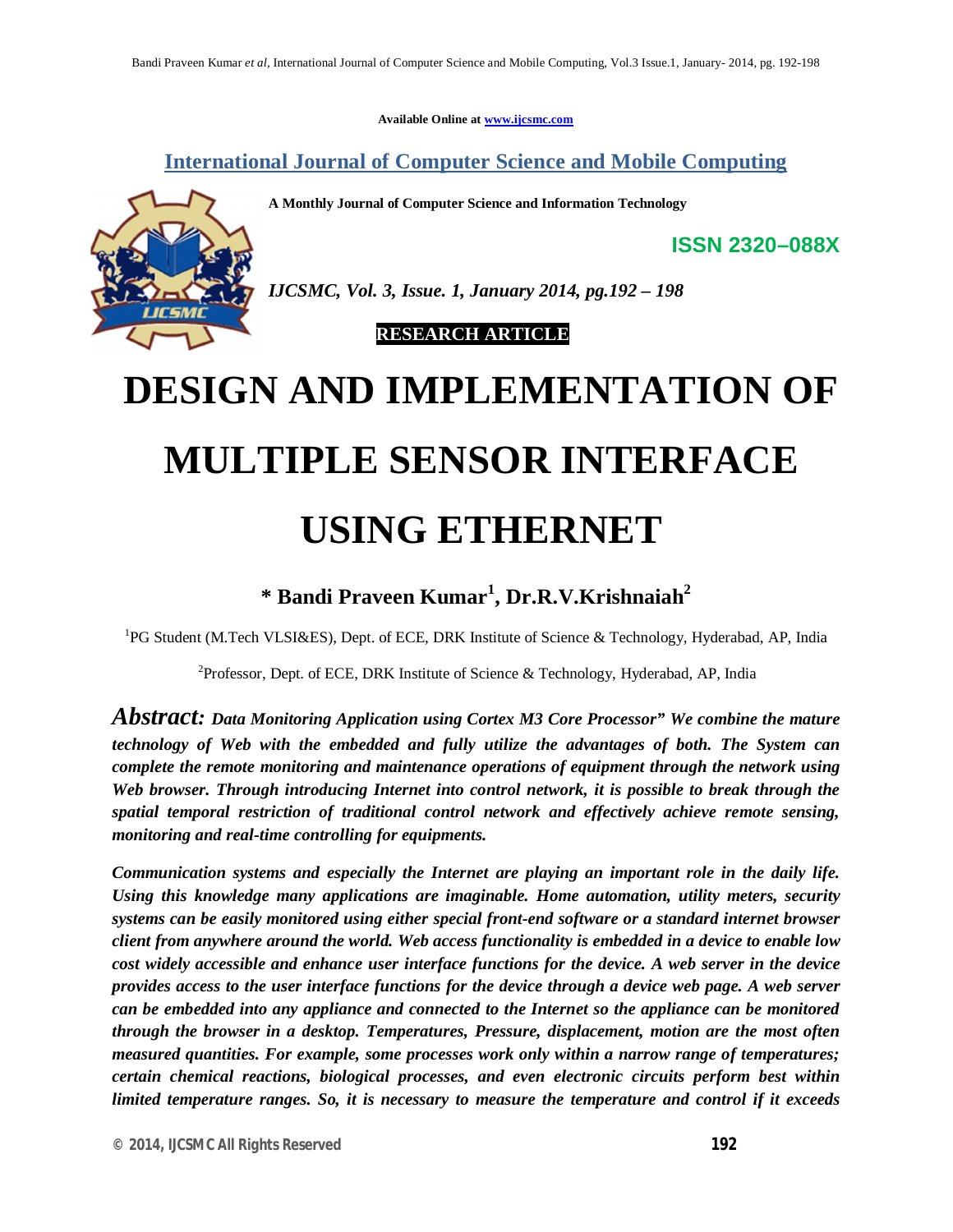*some certain limit to avoid any misbehavior of the systems. To accurately control process temperature without operator involvement, a temperature control system relies upon a controller, which accepts a temperature sensor.*

#### **1. Introduction**

Patient monitoring helps increasing the mortality by timely notification of exceeding vital signs. By using the vital sign data the critical care staff can make necessary life saving interventions. This requires the underlying network to be very robust so that timely and error free information flow can be guaranteed. Moreover there is a need for a cost effective and robust network technology for continuous and real- time vital signs monitoring in resource constraint settings in developing countries. In this paper we proposed a system of hospitals with interconnected intensive care units. Each intensive care unit employs Controller Area Network (CAN) as underlying technology for networking of bedside units. The data of these bedside units can be communicated with other hospital using higher level protocols such as Ethernet. This allow the hospital staff to share the health information of the patients with the specialized staff in another hospital to provide better cure to the patient and consequently can increase the mortality.

In the critical care units, the patient bedsides are equipped with devices to continuously inform the intensivists and other medical staff about the current vital signs parameters of the patients. By this information, the paramedic staff can make necessary interventions for the prevention and cure of disease. Nevertheless, this critical care is vital for seriously ill patients but it often prove to be costly for resource poor countries. As a consequence, there is always lack of necessary critical care needed for the people who need it. There is a need to focus on the technological solutions that are affordable and sustainable. In addition to the effective critical care services these countries lack specialized staff and other medical equipments for large number of patients during situations of mass disaster. On account of these, every hospital should provide emergency critical care in coordination with the regional hospitals and other medical entities to do this in more effective way.

Controller Area Network (CAN) is a low cost, light weight broadcast network protocol. It was designed for automobiles but its applications are now expanded to many other industries including hospital. CAN networks are used also in intensive care units including patient beds, in operating rooms, and in other healthcare equipment.

#### **2. Background and requirements of data acquisition and I/O**

As used in this paper, the term data acquisition and industrial I/O refers to the process of acquiring and measuring real-world signals from sensors, transducers, and devices. Data acquisition and I/O devices typically consist of some combination of analog and digital input and output capabilities, including signal conditioning, analog-to-digital (A/D) converters, digital-to-analog (D/A) converters for analog outputs, and timing I/O. Data acquisition and I/O products are commonly used to interface directly to sensors, such as thermocouples, RTDs, strain gauges, load cells, pressure sensors, flow meters, and 4-20 mA transmitters. High-speed data acquisition devices can capture waveform signals, such as electrical transients, vibration and audio waveforms. Today, data acquisition and I/O products are usually used in conjunction with a desktop, industrial, or notebook PC. Plug-in boards with high-speed data acquisition capabilities are widely available for PCI, ISA, and even PCMCIA. External data acquisition devices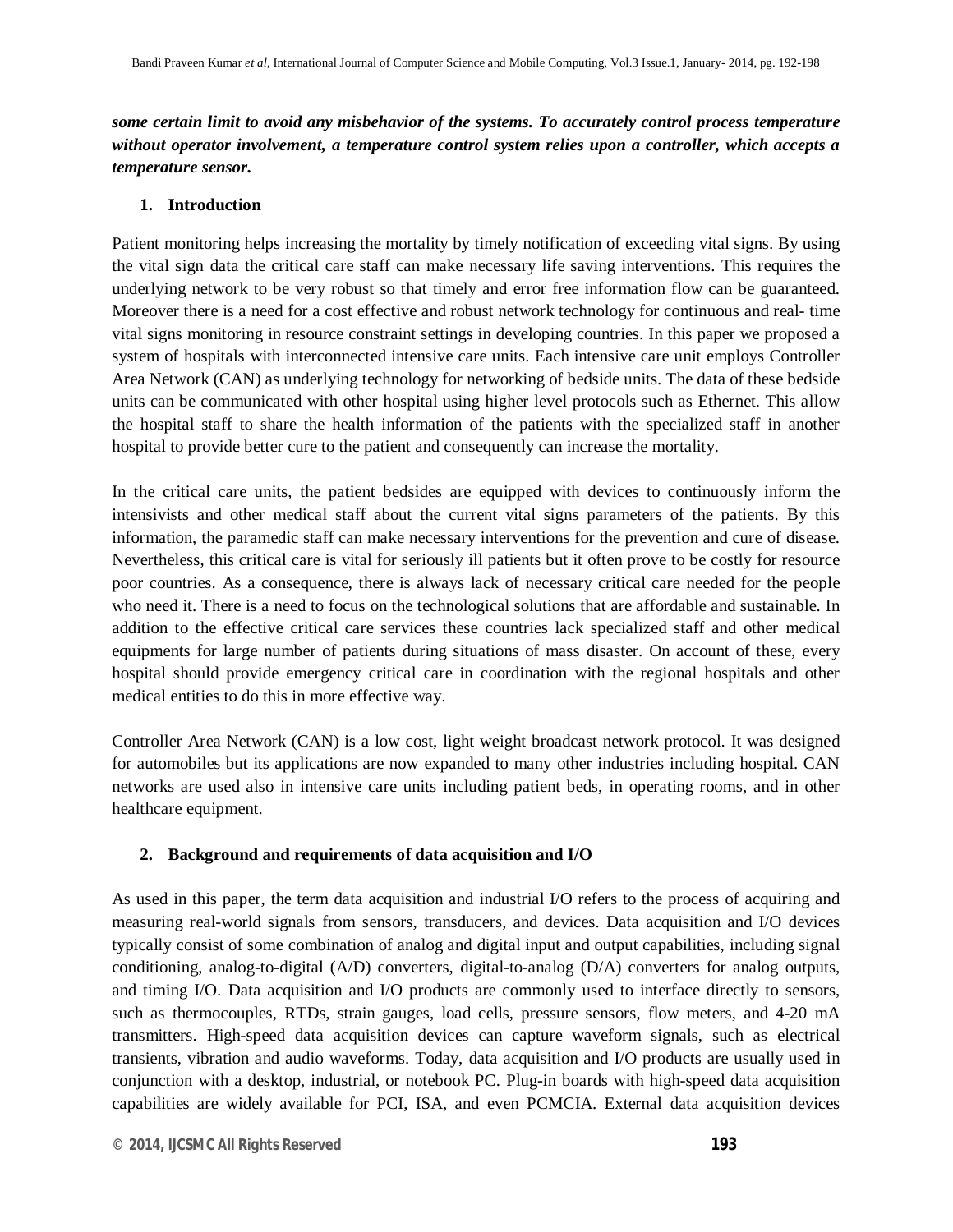typically connect to the PC using a serial (RS-232), IEEE-488, or USB connection. Products used in more industrial application provide I/O and control with interfaces for industrial networks, such as DeviceNet, Profibus, or other fieldbus. The demands put on the communications interface by data acquisition and I/O applications vary widely. Many process and environmental monitoring applications involve relatively low bandwidth signals that are sampled at less than 10 Hz. Higher speed data acquisition applications such as audio and vibration measurement involve the capture of waveforms at sampling rates up to 100 kHz per channel. Electronic data acquisition applications with A/D sampling rates in the multiple-megahertz range are becoming more and more common. Measurement devices for these higher speed applications typically include local memory for temporary storage of data before it is transmitted over the communications port. While the focus of this paper is on data acquisition and industrial I/O, a closely related function is that of real-time control, in both the equipment used and the nature of the functionality. Traditionally, real-time control devices integrate the processor and I/O into a single device, ensuring deterministic behavior in the execution of input measurement, control algorithm calculation, and control output generation. The use of remote I/O, however, requires a communications link between the control processor and I/O.

#### **3. Background of Ethernet Technology**

Less than 20 years ago, Xerox, Intel, and DEC published a specification that defined a networking technology intended for linking computers in an office environment. The specification evolved into IEEE Std 802.3 (and ISO/IEC 8802.3), and ISO/IEC8802.3, published in 1983 and 1985, respectively. These standards refined the original Ethernet specifications, defining a 10 Mbps network available on a variety of physical implementations, or media. These media included, among others, 10Base5 and 10Base2 (coax), fiber optic (10BaseFP), and 10Base-T (unshielded twisted pair). Table 1 summarizes the key attributes of some of these media. While coax and fiber are common for medium and long distances, usually as the backbone of a network, inexpensive telephone wire is becoming the de factor standard for direct connection to desktop computers and other Ethernet devices. In particular 10Base-T (10Mbps) and 100Base-TX (100 Mbps) utilize unshielded twisted-pair wiring (UTP). The growing popularity of UTP, combined with the availability of multiport repeater hubs, has replaced the original trunk line topology of Ethernet with a star topology using point-to-point connections. Ethernet defines a mechanism for resolving transmission conflicts on the wire, referred to as CSMA/CD (Carrier Sense Multiple Access with Collision Detect), whereby colliding devices back-off from an attempted transmission and retry after a random delay. This random delay ranges from 0 to 102 microseconds for the first retry, to 0 to 51 milliseconds on the2 sixteenth consecutive retry. For Fast (100 Mbps) Ethernet, the ranges are reduced to 0 to 10 microseconds, and 0 to 5 milliseconds for the sixteenth retry. Therefore, it is impossible to exactly predict the amount of time for colliding devices to successfully transmit information. This consequence of the CSMA/CD collision mechanism has brought up concerns over determinism, particularly in the areas of real time control and data acquisition.

Devices on a single Ethernet segment belong to the same collision domain, meaning that network access and transmission is governed by the CSMA/CD mechanism. The evolution of intelligent network bridges and switching hubs now enables segmentation of networks into separate collision domains. Strategic use of these technologies can therefore decrease the occurrence of collisions and yield significant performance improvements on loaded networks Ethernet performance has continued to evolve with the development of Fast Ethernet and Gigabit Ethernet. Fast Ethernet, defined in IEEE 802.3u, increases throughput by an order of magnitude to 100 Mbps. In addition, the reduced collision recovery delays of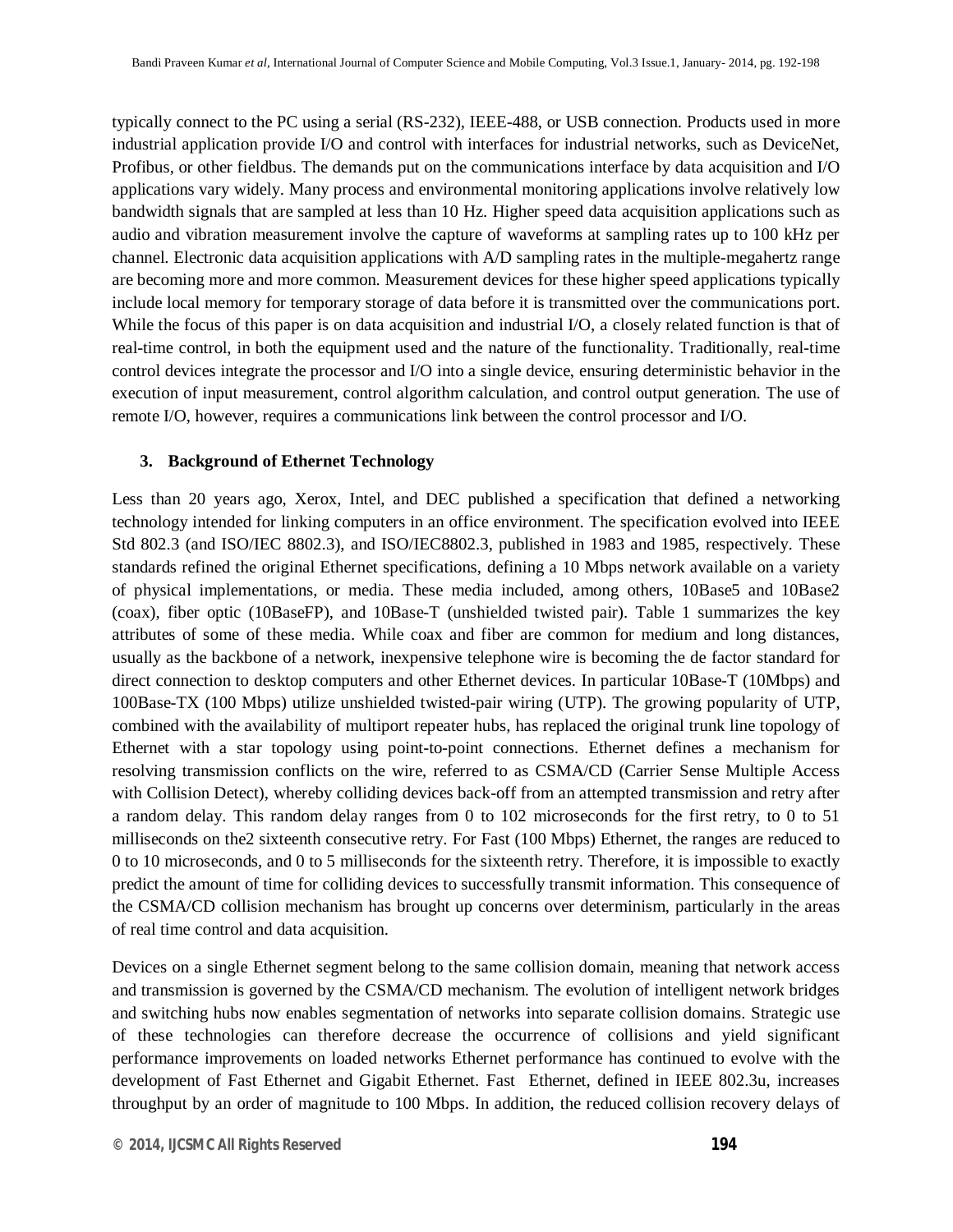Fast Ethernet benefit loaded networks in particular. Fast Ethernet can run on fiber or UTP, Category 5 wiring, and is commonly used for high-traffic data servers, or as a backbone connection. Gigabit Ethernet, defined in IEEE 802.3z, is an emerging technology that further ups the bandwidth to 1000 Mbps.

#### **4. Moving Ethernet into Industrial Environments and Applications**

Measurement, control, and I/O applications often require industrial grade components that can endure temperature extremes, shock and vibration, high levels of EMI, etc. This is now beginning to be addressed by network suppliers recognizing this opportunity. However, this current lack of industrial-grade media components (hubs, switches, routers, etc.) may at least temporarily slow the acceptance of Ethernet into the harsher industrial applications.

A number of proprietary and open field bus networks are in use in industrial automation applications today. Ethernet is also poised to penetrate the market for these high-speed control networks, such as Profi bus, Device Net, and Control Net, and FOUNDATION Fieldbus. While an in-depth comparison of Ethernet to these networks is beyond the scope of this paper, it is worthwhile to note some key comparisons. When compared to these control networks, the main strengths of Ethernet are its total installed base, cost per node, and high data rate. On the other hand, some control networks include standardization the user/application layers of the OSI model, providing higher level of interoperability of devices. Also, these control networks tend to support solid determinism, redundancy, and bus-powered devices.

Of course, one additional, very important advantage of Ethernet is its openness, worldwide connectivity, and built-in compatibility with the dominant PC platform, Microsoft Windows. For example, you can connect measurement nodes to an Ethernet network and almost automatically have access to the data across the world via the internet.

#### **5. Implementation and Device Requirements**

Implementation of an Ethernet-based measurement system can be classified into one of two broad categories, referred to here as Networked PC Measurement Systems, and Ethernet- Based I/O Devices.

#### **A. Networked PC Measurement Systems**

The first approach to Ethernet-based measurement systems is to apply standard, commercial PC networking technology and measurement technology to turn PCs into networked measurement servers. In other words, a Networked PC Measurement System is simply a PC-based data acquisition or measurement system, with the necessary network interface card and software to serve measurement data over Ethernet.

For example, using plug-in PCI data acquisition boards, or RS-232 devices linked to a PC, you can use standard data acquisition software on the PC to collect the data, process and minimize the data as needed, and then publish the data to the network. Network communications can be accomplished using a number of different approaches. For example, the PC system could utilize standard networking software provided by Microsoft, such as TCP/IP protocol, remote procedure calls (RPC), distributed component object model (DCOM), or OLE for process Control (OPC). These different software approaches require a varying degree of end-user development and expertise. Two high-level approaches that can require little networking expertise are OPC and RPC. OPC, developed and maintained by a consortium of suppliers in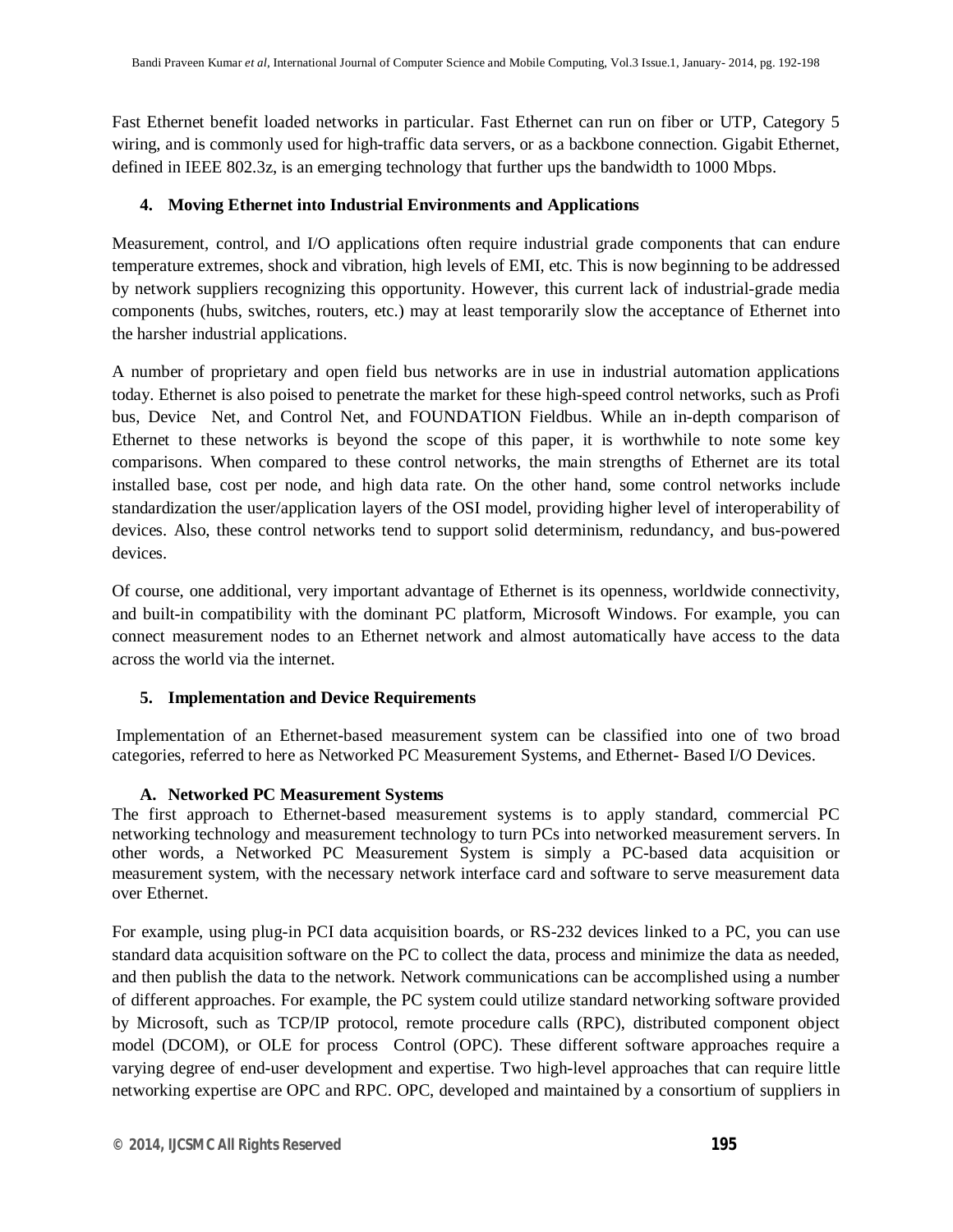the industrial automation marketplace, provides a standard interface for application software packages to communicate with I/O devices [5]. Because OPC is built upon COM and DCOM, OPC operates transparently over the network. As an example, if the PC Measurement System is outfitted with I/O devices and an OPC server for those I/O devices, clients with OPC capabilities on the network can read and write data to and from the server.

#### **B. Ethernet-Based I/O Device**

Much attention has been focused on the use of Ethernet technology directly at the device level. The decreasing cost and increasing capabilities of network interfaces and microprocessors have accelerated the movement of communications network connections down to the instrument and device level. The Ethernet-Based I/O Device is a measurement or I/O device with an Ethernet connection directly on the device itself (see Figure 2.b). This approach provides a relatively inexpensive option for networked data acquisition, and provides greater versatility in terms of locating the measurement device in sizeconstrained areas or harsh environments. Compared to some other simpler communications links in use today, Ethernet does typically require a more powerful microprocessor and more memory to execute the communications stack. However, the evolution of Ethernet technology indicates that the implementation cost will continue to decrease. The commercial availability of Ethernet-Based I/O Devices is increasing rapidly as manufacturers convert existing systems over to Ethernet. Typically, the Ethernet-Based I/O Device is a measurement device with a standard Ethernet interface, usually 10Base-T, incorporated into the communications interface. An Ethernet-based measurement device does have a unique set of requirements, relative to a standalone or PC-based measurement system. Reliable, autonomous operation of a distributed measurement device requires a more intelligent device with a local microprocessor that handles communications, system management, and diagnostics. This is in addition to the needed components to collect and process the actual measurements. Many devices also implement embedded data servers, improving the efficiency and ease-of-use of accessing collected measurement data. For example, shows the functional diagram of a typical Ethernet-Based I/O Device .



**Block Diagram**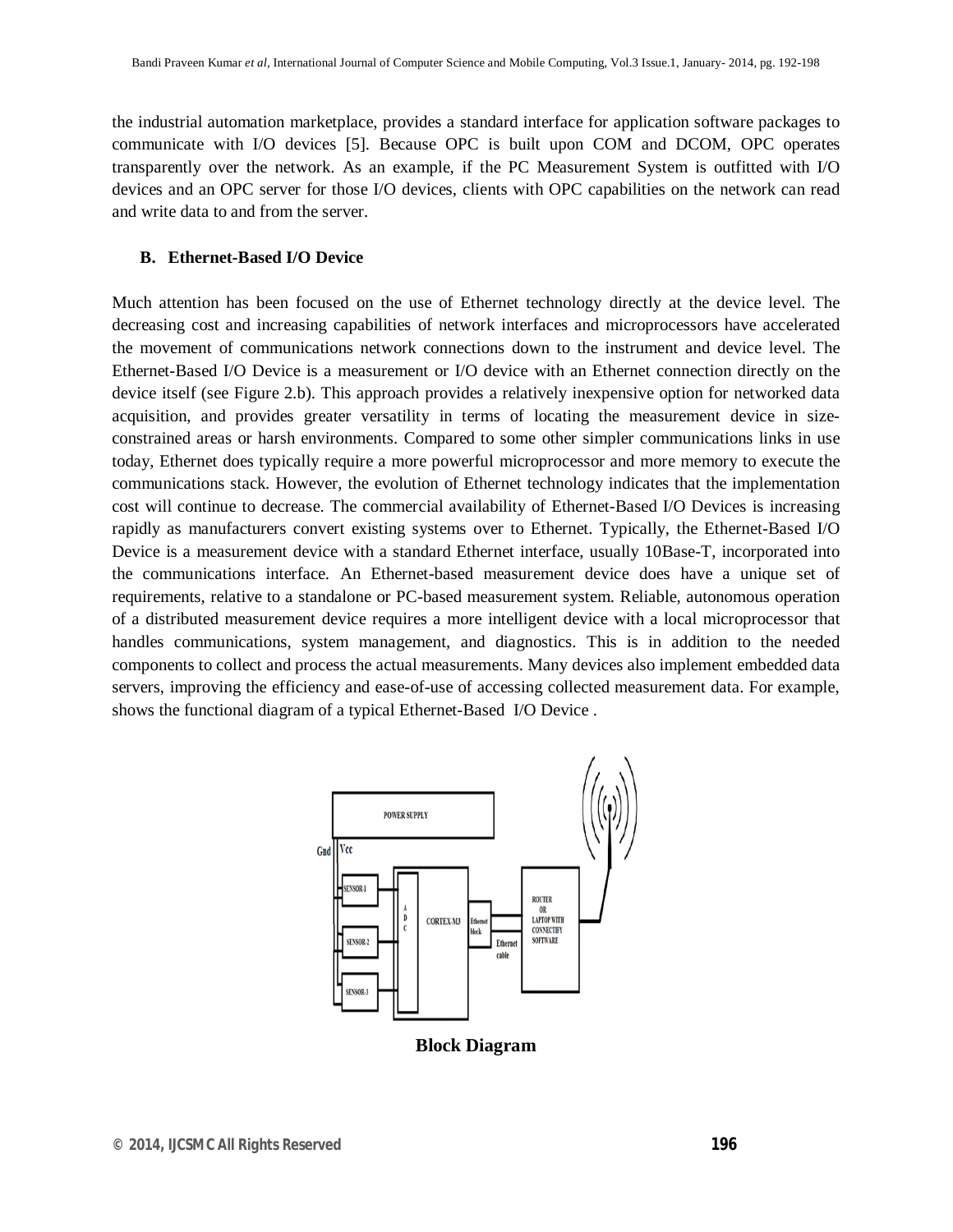#### **6. Ethernet Hardware Description**

The correct way to plug the connector is given in the figure. Press the connector in the direction shown and the connector will lock up properly when it is fully connected. An Ethernet straight through cable is used for testing. The recommended connection of the cable is also given.



#### **7. Operation of Ethernet**

Each Ethernet-equipped computer, also known as a station, operates independently of all other stations on the network: there is no central controller. All stations attached to an Ethernet are connected to a shared signaling system, also called the medium. Ethernet signals are transmitted serially, one bit at a time, over the shared signal channel to every attached station. To send data a station first listens to the channel, and when the channel is idle the station transmits its data in the form of an Ethernet frame, or packet. After each frame transmission, all stations on the network must contend equally for the next frame transmission opportunity. This ensures that access to the network channel is fair, and that no single station can lock out the other stations. Access to the shared channel is determined by the medium access control (MAC) mechanism embedded in the Ethernet interface located in each station. The medium access control mechanism is based on a system called Carrier Sense Multiple Access with Collision Detection (CSMA/CD).

#### **8. Result**

The first step to dealing with a problem is recognizing that you have one. So, I have to come clean with you, my reader. I have a problem: an addiction to… detail. Every time I set out to write about a particular protocol, technology or concept, I start with a modest goal regarding how much I want to write. I always begin knowing that I really need to control myself, to prevent my project from going on forever. But as I explore each subject, I learn more and more, and I start to say to myself things like…"this is important, I simply *must* include coverage for it" and… "If I am going to cover subject #1, I also should cover subject #2, because they are related".

However, even though self-control in this area is a weakness for me, even i realized I could not possibly cover everything related to TCP/IP in this Guide. Consider that the TCP/IP suite contains dozens of protocols and technologies that have each had thick books written about them. Thus, I had to limit the scope of this Guide somewhat, both to preserve what remains of my sanity and to spare you from having